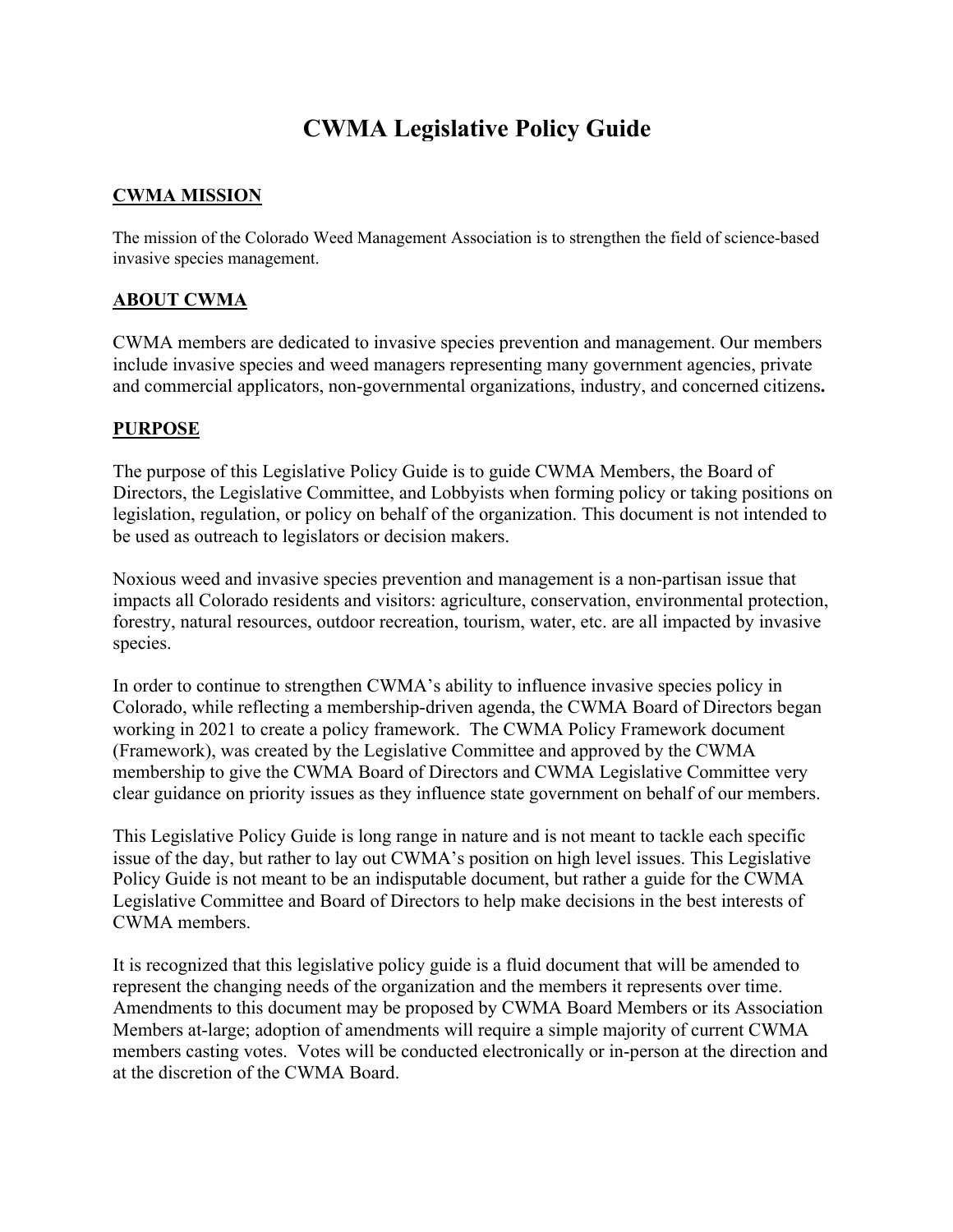## **BACKGROUND**

The Colorado Weed Management Association (CWMA), is a statewide organization formed in 1990 that is made up of invasive species management professionals, including noxious weed managers and public and private applicators and other *invasive plant or noxious weed* professionals. CWMA was formed to drive policy conversations with the State of Colorado, to provide education, and coordinate across weed management jurisdictions in Colorado. Our membership is a group of professionals that address land stewardship across diverse ecosystems, industries, agencies, and infrastructure. CWMA members are stewards of Colorado's land and water resources.

CWMA has retained professional lobbyists since 2009 to represent membership interests in legislative, regulatory, and policy issues at the state capital. Managed by the Legislative Committee with approval from the CWMA Board, the lobbying team works to represent the collective interests of CWMA.

The draft of this Legislative Policy Guide created by the Legislative Committee, was reviewed by the Board at its November 18th meeting and recommended for a member vote.

It is encouraged that members bring forth local, regional, or statewide, federal concerns or ideas to be considered for addition to this Legislative Policy Guide. This will foster discussions and allow members to provide input to current and future CWMA leadership, members, and consultants. Changes to this document can be made by a member proposing those changes to the legislative committee. The legislative committee will review proposed changes and make recommendations to the Board to include or not. With Board approval, those future changes will then be presented to the membership and must be approved by a majority of the attending voting members at the annual general meeting or through a members-only electronic vote.

The legislative committee can evaluate and respond to issues or take a position on legislation, regulation, or policy that may arise at any time in coordination with the Board of Directors. This Legislative Policy Guide will be widely distributed to all CWMA members following approval and made available on the CWMA website.

## **LEGAL AUTHORITY FOR INVASIVE SPECIES IN COLORADO**

The Colorado Department of Agriculture (CDA) is authorized by the State Legislature through the State Noxious Weed Act, Seed Act, Nursery Act, Pesticide Applicator's Act, Pest Act, and Governor Executive Orders to coordinate noxious weed management statewide in coordination with other state departments, local governments, and federal agencies.

The Department of Natural Resources (DNR), Colorado Parks and Wildlife (CPW), is authorized by the State Legislature through the State ANS Act and the Mussel Free Colorado Act to coordinate aquatic nuisance species management, including invasive weeds, across all jurisdictions and private waters and lands in Colorado. CPW also has regulatory authority to coordinate and manage invasive fish, wildlife, and pathogens.